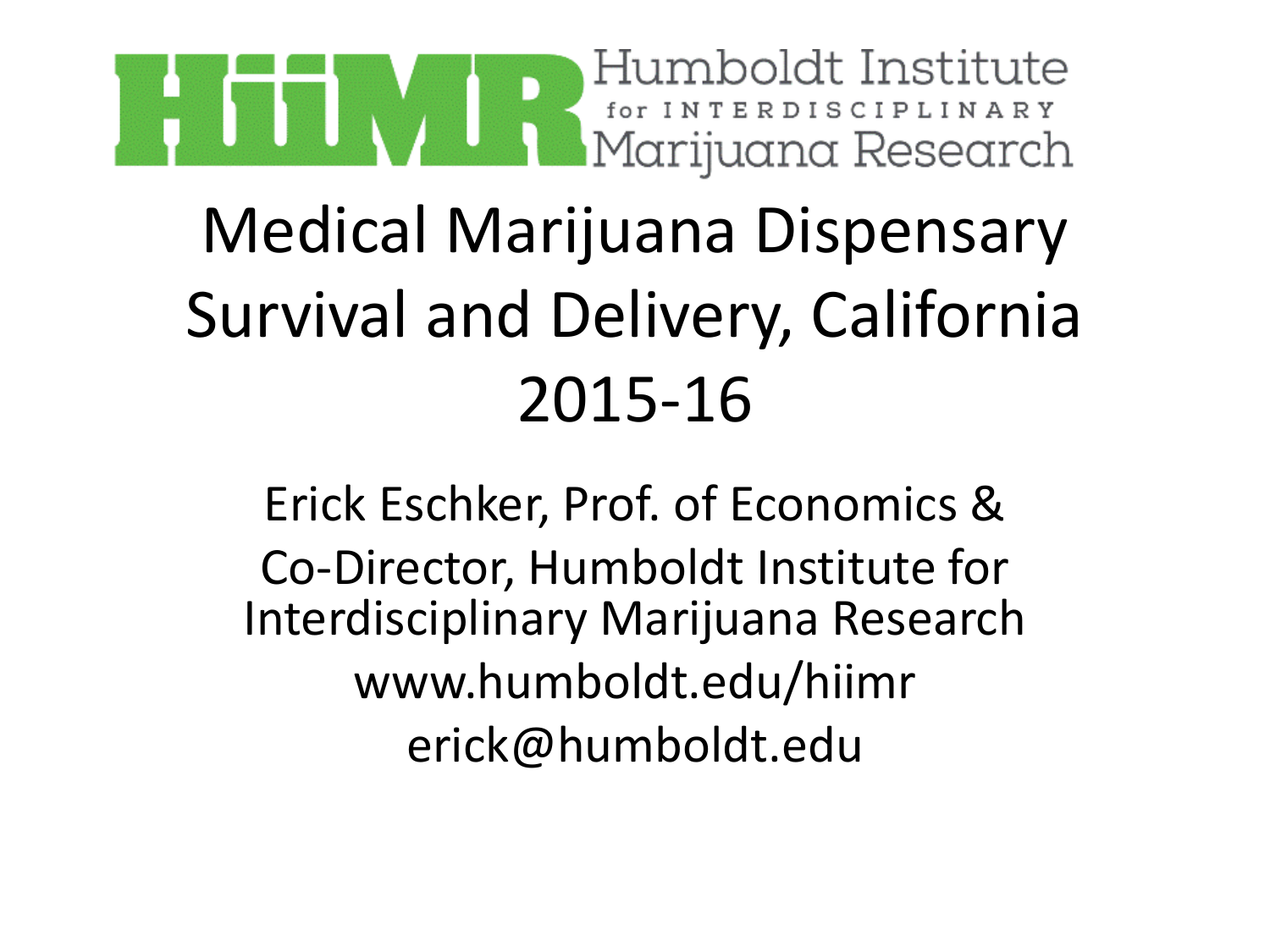Source: Humboldt Institute for Interdisciplinary Marijuana Research

- There were 815 active operating dispensaries in California in Spring 2015
	- These are dispensaries we could contact that were listed online through sites such as Weedmaps, FindTheBest, etc. and it included both storefronts and delivery services only.
- This is 2.1 dispensaries per 100,000 people in California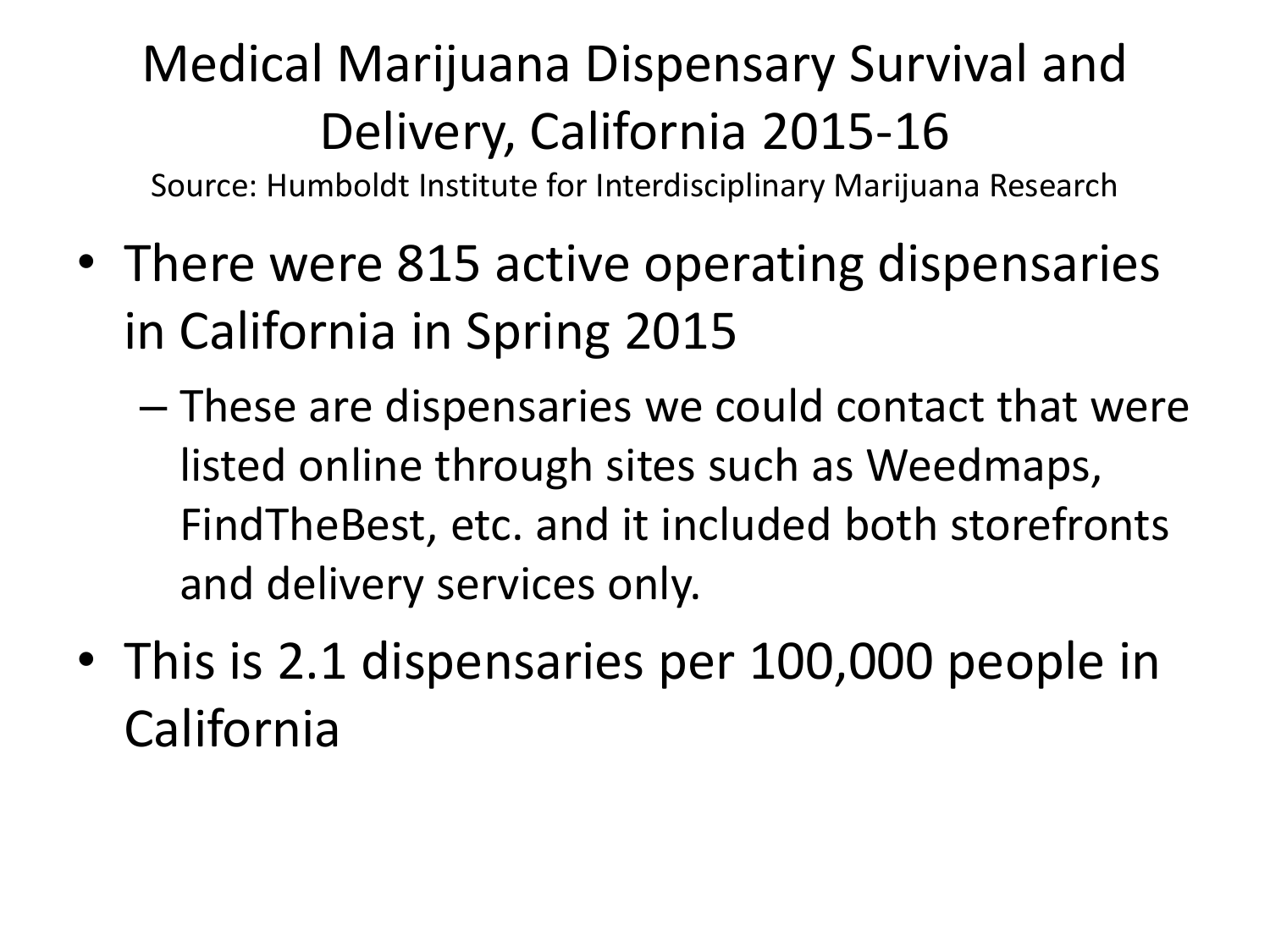Source: Humboldt Institute for Interdisciplinary Marijuana Research

- In spring 2016, we called dispensary from the previous year listings.
- We could only identify 569 of the previous year's active dispensaries as open for business.
- That is 70% of the past year's 815 dispensaries.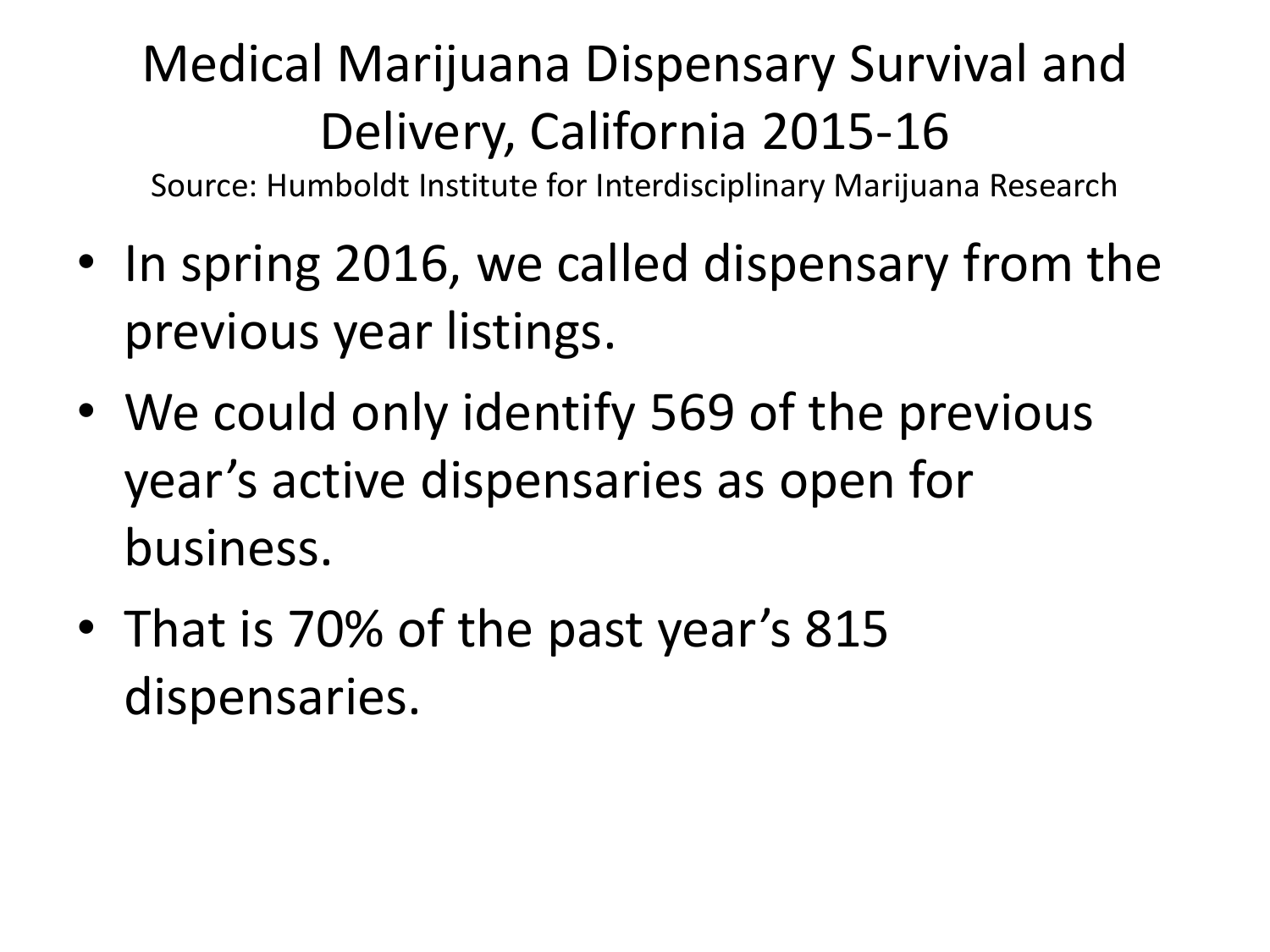Source: Humboldt Institute for Interdisciplinary Marijuana Research

- Many dispensaries deliver cannabis. This includes stores that deliver and delivery-only services.
- Of the 569 active dispensaries, we were able to determine the "delivery status" of 372 dispensaries.
- 59%, or 219 out of 372, are delivery-only services with no storefront.